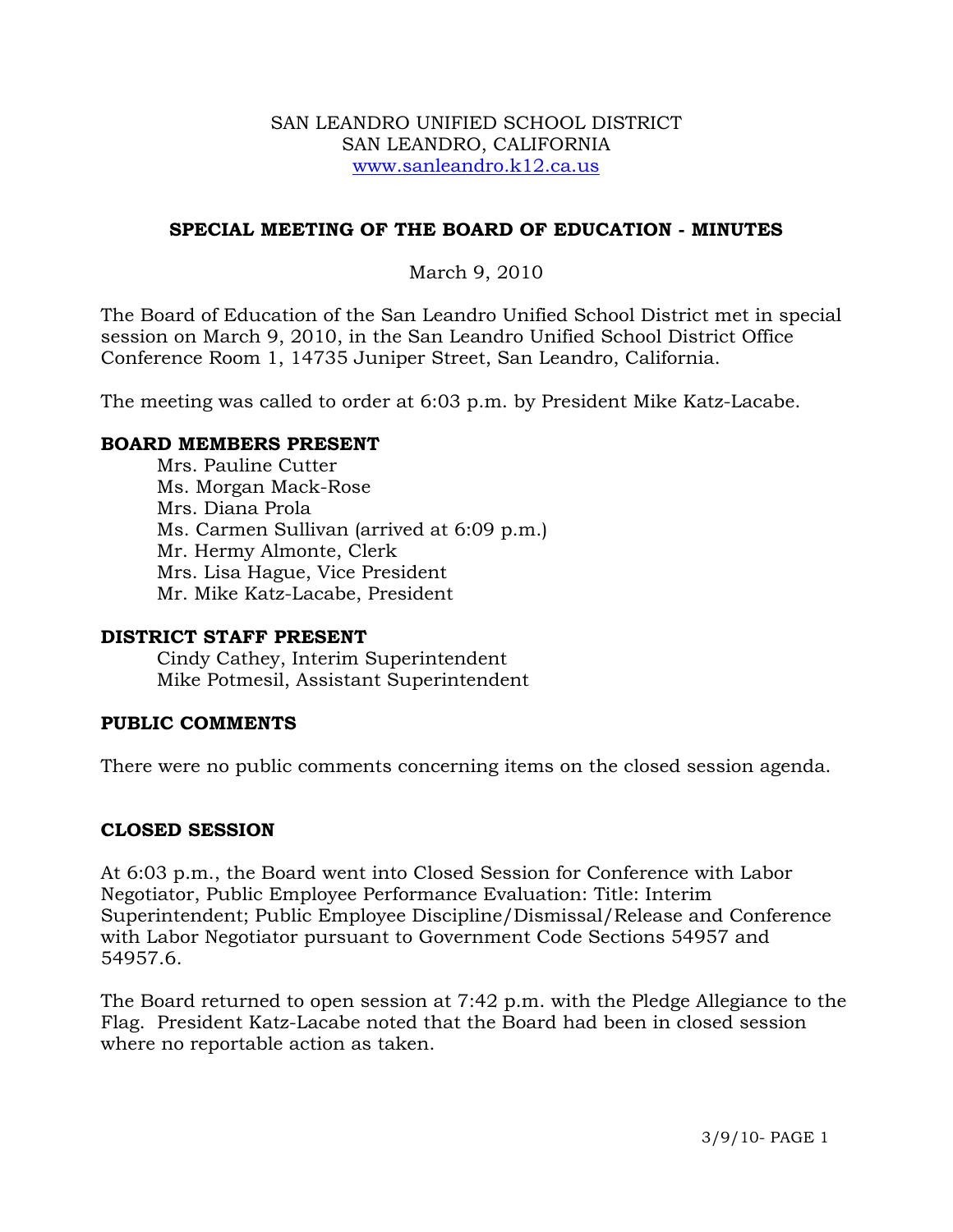#### **BOARD MEMBER COMMENTS**

- Trustee Cutter asked staff for an update on the Reduction In Force (RIF) process. Interim Superintendent Cindy Cathey explained that the cover letter has been revised to be "more thoughtful". The letters are hand delivered to the principals who then delivers the letter to the teacher. Regarding the time of day of the delivery, Ms. Cathey thought it was over the course of the day; however, she would check on that and would let the Board know if that information was not accurate.
- Trustee Katz-Lacabe commented that the San Leandro High School Art Exhibit reception was wonderful event. Bancroft students provided the music and Alameda County Supervisor Alice Lai-Bitker was in attendance. Later that evening, Trustee Katz-Lacabe attended McKinley Elementary School's very successful Book and Bingo Night, where he called the bingo numbers, adding that every student (including their siblings) went home with a book!